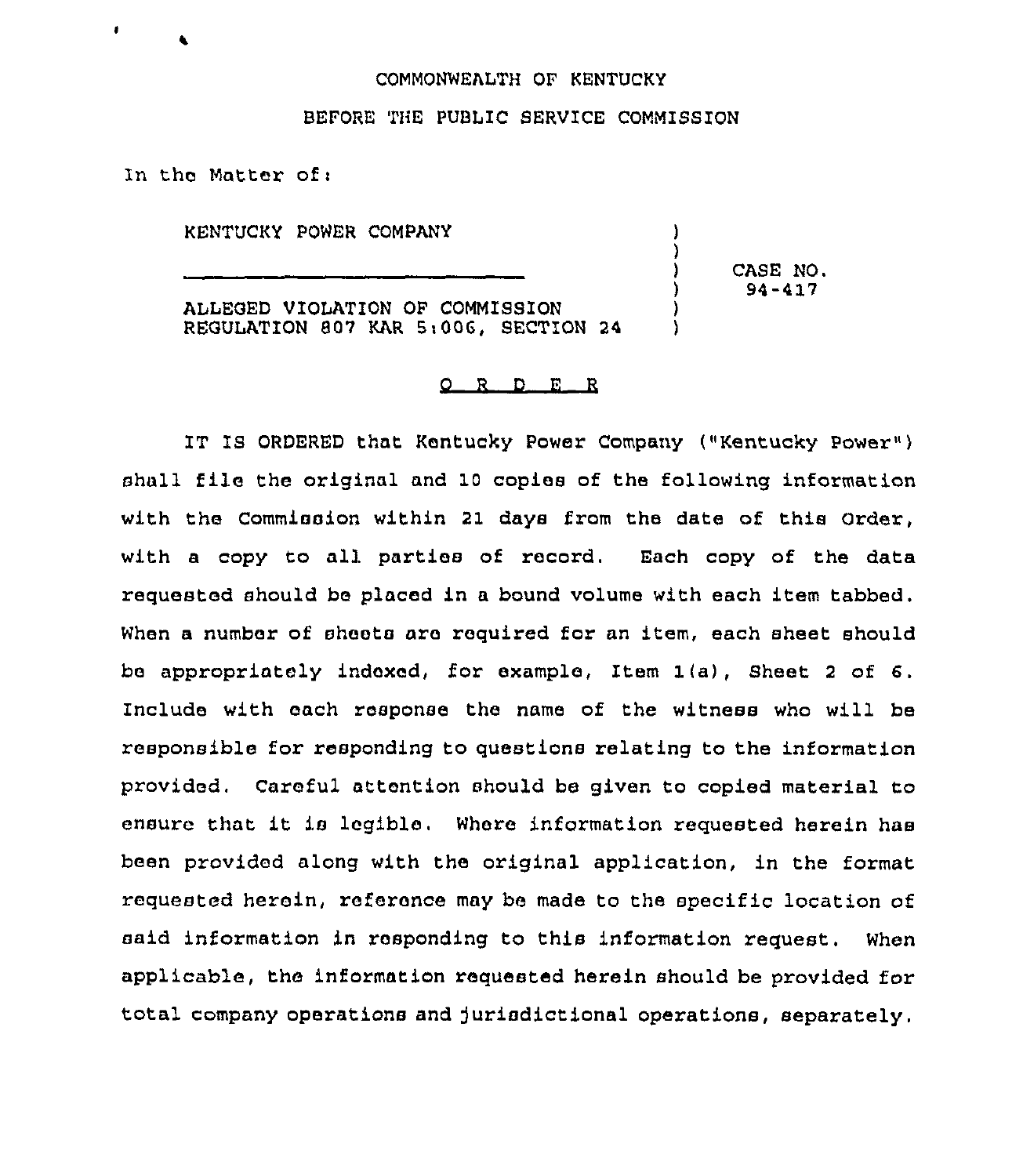1, Provide Kentucky Power's safety plan and internal safety procoduros which wore in effect on May 15, 1994.

2. a. Has Kentucky Power amended its safety plan or intarnal safety procedures which were in effect on May 15, 19947

b. If yoo, identify each amendment and explain the reason for tho amendment.

3. a, Did Kentucky Power report the May 15, 1994 incident to any other regulatory agency7

b, If yos,

 $\bullet$ 

(1) Identify these agencies.

(2) Provide all documents and correspondence furnished to each agency as a part of this report.

(3) Describe the response, if any, of the regulatory agencies to which the incident was reported,

4. a. What wore the recommendations of the task group which Kentucky Power formed after the May 15, 1994 incident to examine the sulfur dioxide system?

b. Provide all reports which were prepared by this task group.

c. Doscribo the actions which Kentucky Power has taken to implomont the task group's recommendations.

5. Provide a schematic drawing of the sulfur dioxide system, This drawing should include the piping, valves, relief valves, and control system of the two sulfur dioxide storage tanks and indicate the dimensions of all equipment.

-2-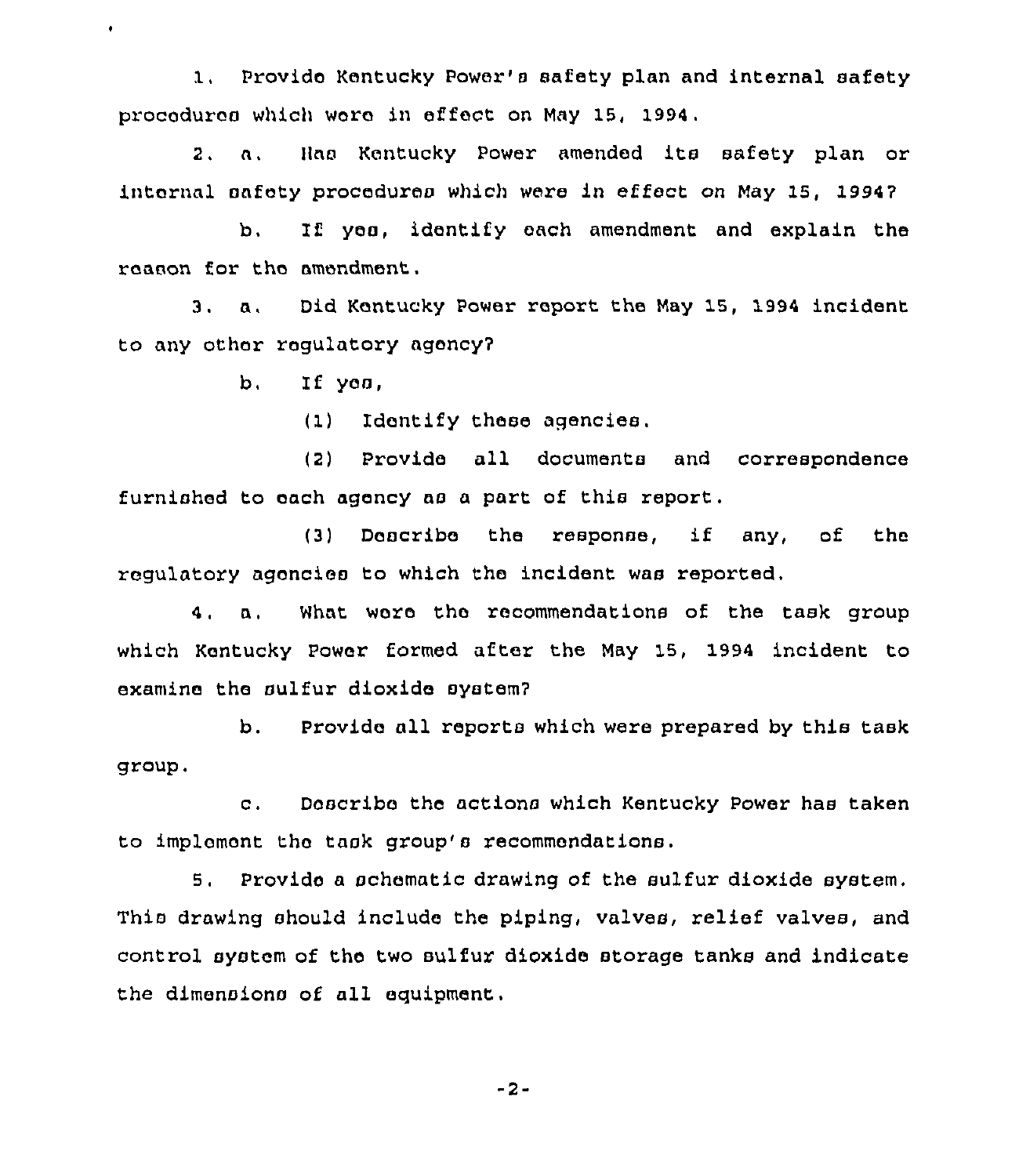6. What is the set pressure of the relief valves mounted on the sulfur dioxide tanks?

 $\bullet$ 

7. How often is the relief valve set pressure checked?

8, Describe how the sulfur dioxide system's relief valves are checked.

9. How often are the sulfur dioxide tanks inspected for corrosion'

10. Provide the inspection reports for the sulfur dioxide tanks for the period since January 1, 1990.

11. a. Of what material are the sulfur dioxide tanks constructed7

b. What is the thickness of each sulfur dioxide tank's shell7

c. What is the design pressure of each sulfur dioxide tank7

d. What is the maximum capacity of each sulfur dioxide tank?

12, a. Have sulfur dioxide releases occurred as a result of leaks from the sulfur dioxide system pumps?

b. If yes, state when.

13. Provide all preventive maintenance reports on the sulfur dioxide system's pumps for the period since January 1, 1990.

14. Describe Kentucky Power's plan in the event a release occurs as a result of a failure of a sulfur dioxide pump's packing.

15. Where is sulfur dioxide from relief valves ventilated?

-3-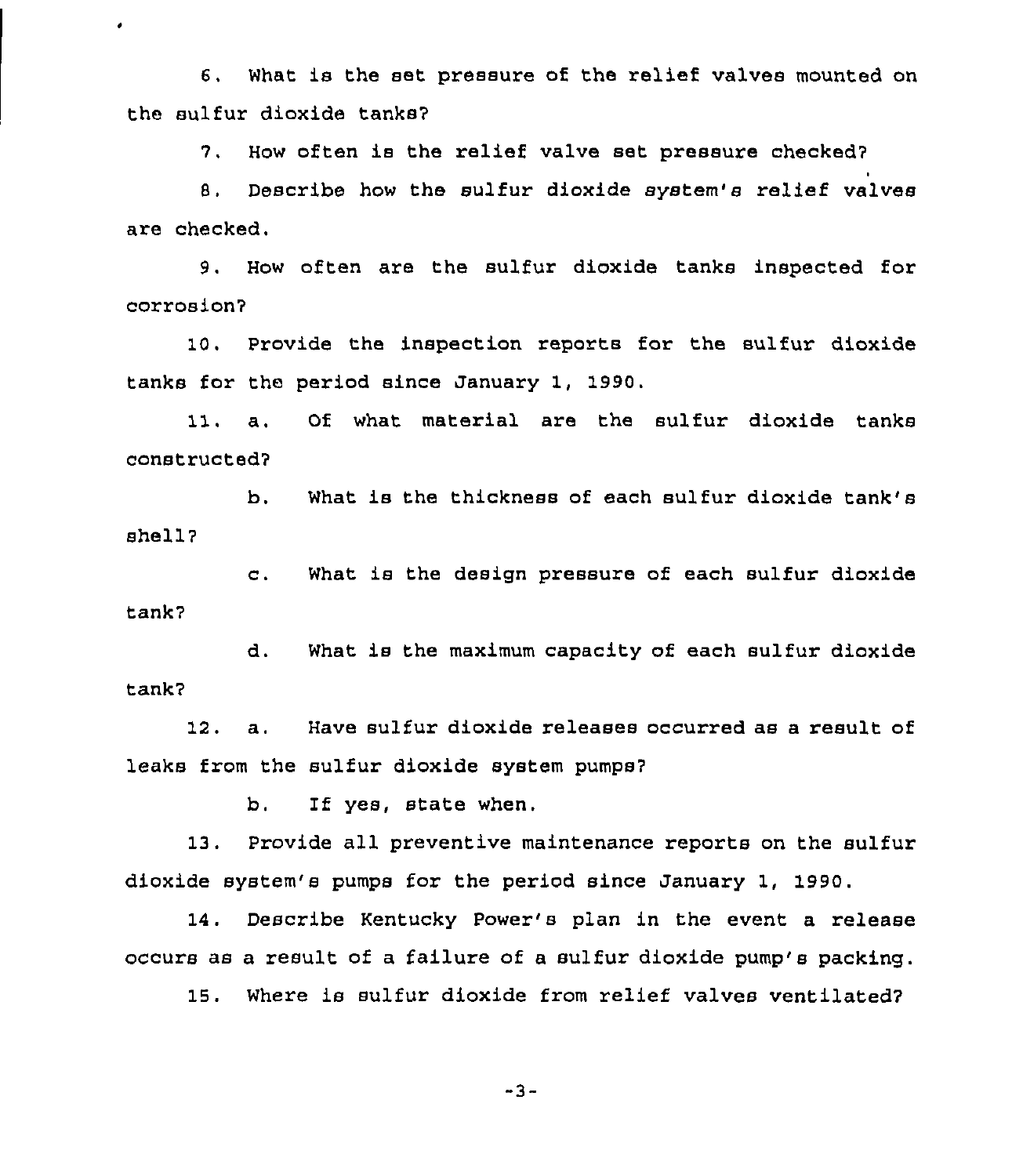16. Does Kentucky Power have a secondary storage tank in which to transfer liquid sulfur dioxide in the event of an emergency? If no, explain why not.

 $\bullet$ 

17. Describe the emergency alarm systems serving Kentucky Power's sulfur dioxide system.

18. Describe the weather protection afforded to Kentucky Power's exterior storage tanks.

19. a. Describe the safety breathing equipment provided to Kentucky Power personnel in the event of a sulfur dioxide release.

b. Where in the Big Sandy Generating Plant is this equipment located?

20. When was the sulfur dioxide system installed in the Big Sandy Generating Plant?

21. Provide all reports discussing the construction, installation, and location of the sulfur dioxide system at the Big Sandy Generating Plant,

22. What protection, if any, exists to prevent the release of sulfur dioxide gas in the event a vehicle or other equipment collides with or strikes the storage tank?

23. a. What is each storage tank's distance to the access road?

b. What is each storage tank's distance to the nearest adjacent building?

 $-4-$